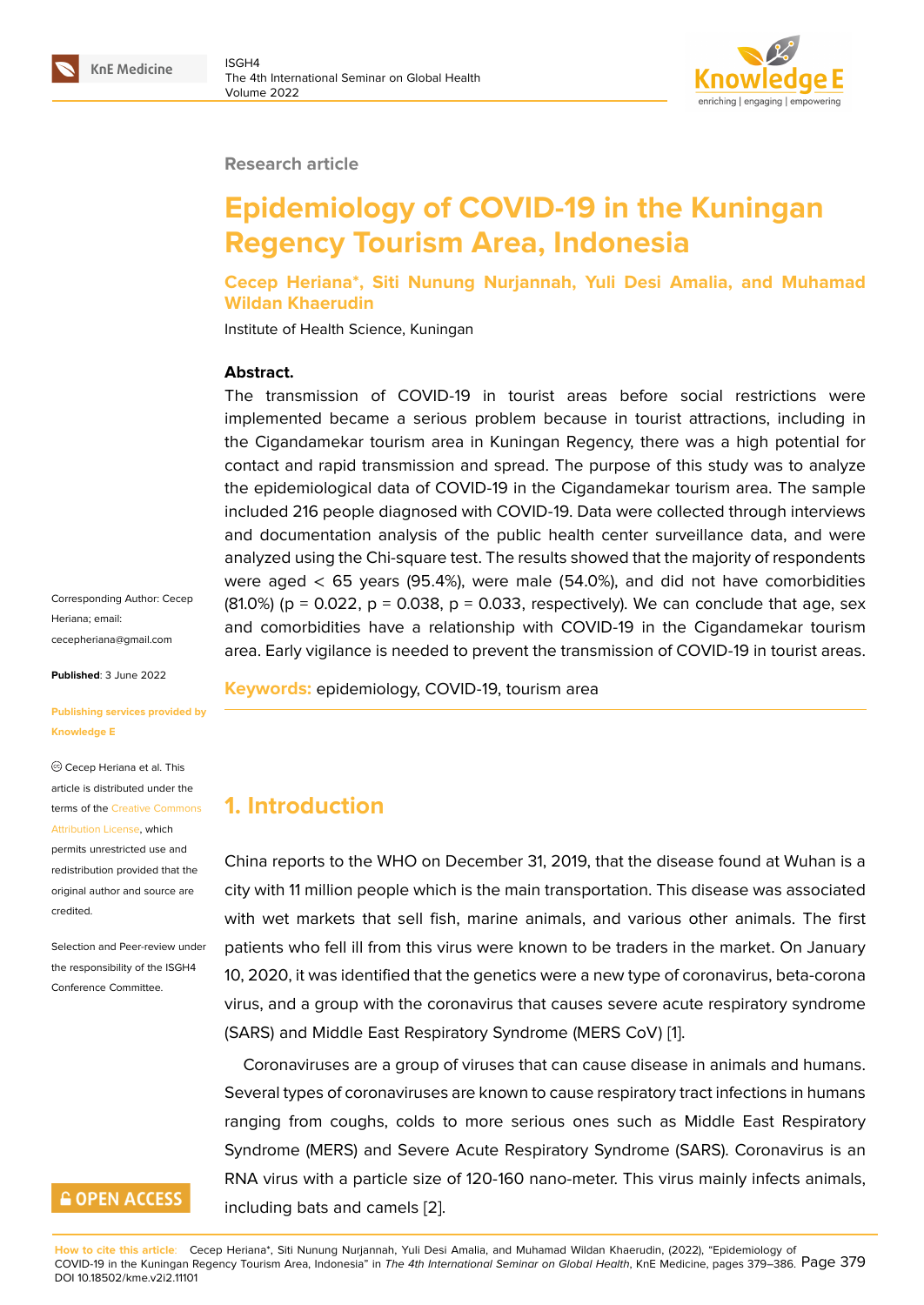The pattern of high transmissibility near and before symptom onset and likely short infectious period of the virus could inform control strategies for COVID-19 [3]. The spread of the SarsCov virus is very fast, with the spread of less than a month, this disease has spread in various other provinces in China, Thailand, Japan, and South Korea including in Indonesia. The spread of COVID-19 in Indonesia began when the Chine[se](#page-7-0) government provided an opportunity to repatriate Indonesian citizens from Hubei Province, China. On February 1, 2020, the Indonesian government picked up 243 Indonesian citizens from Hubei using complete PPE and sprayed disinfection, and immediately evacuated them to undergo quarantine and observation for two weeks in Natuna, Riau Islands.

Indonesia is defined as a tourist destination where international and domestic tourists enjoy the tourist attractions [4]. West Java Province has many destinations attracting tourists to visit also has a risk of increasing infectious disease cases. West Java Province is the area with the second-highest number of cases in Indonesia after capital Jakarta with the number of cases o[n](#page-7-1) August 17, 2021, with a total of 657,156 cases with a death toll of 11,432 deaths. At the peak of the second case on July 22, 2021, West Java Province was the province with the most daily additions of cases in Indonesia, namely 10,499 cases per day. Until August 2021, all regencies/cities in the West Java Province have found positive cases of Covid-19. The three highest cases are Bekasi City, Depok City and Bekasi Regency, while Banjar City has the lowest Covid-19 cases. The measurement of pandemic control in Indonesia uses a pandemic level from level 1 to 4 and Kuningan Regency is one of the districts included at level 4 in West Java in the period 26 July-1 August 2021.

Kuningan is one of the tourist areas in Indonesia which has a tourist village located at the foot of Mount Ciremai. Several tourist villages in Kuningan are also ranked as the 5th tourist village with the best homestay/tourist lodge in Southeast Asia and the 2nd best tourist village in the CBT (Community Based Tourism) event held by the Ministry of Tourism. Before the social restriction policy at the beginning of the pandemic, tourism in Kuningan Regency was still open, so the potential for transmission of COVID-19 cases in the Cigandamekar tourist area was very high [5]. Based on the evaluation of the COVID-19 surveillance in Cigandamekar District which is a tourist area, it shows that there is good completeness of data in the period March 2020 - March 2021.

The purpose of this study was to analyze the e[pi](#page-7-2)demiological data of COVID-19 in the Cigandamekar tourist area, Kuningan Regency.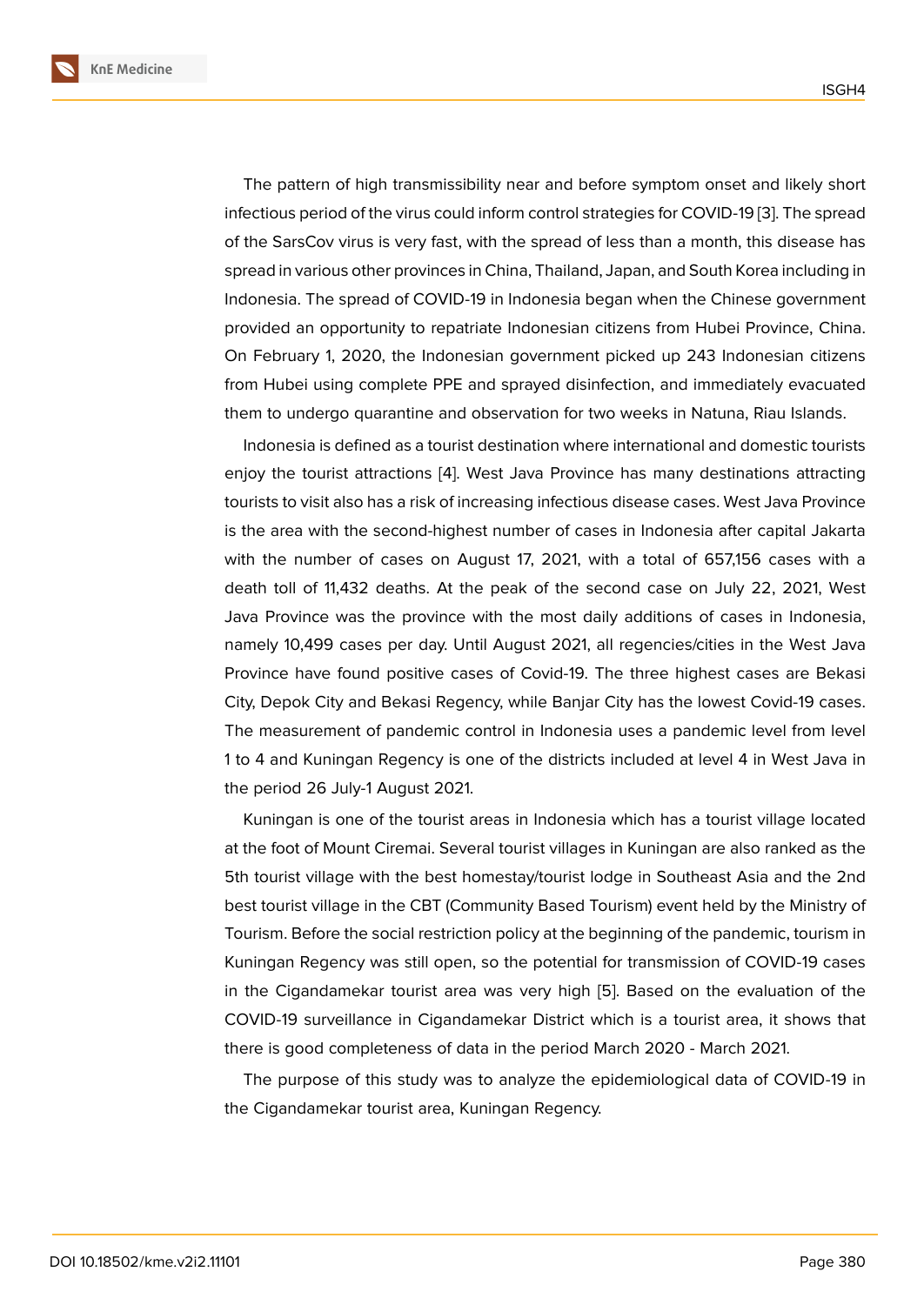

# **2. Material and Method**

This study uses analytical descriptive research with quantitative methods with a nonreactive research approach. The population and research subjects were 216 community cases in the Tourism Area of Cigandamekar District, Kuningan Regency. The type of secondary data with data analysis using descriptive epidemiological data analysis with a time, place and person approach with Datawrapper and analytical epidemiology with bivariate analysis with Chi-square test with STATA. The variables analyzed were the number of cases based on the time from March 2020- March 2021, based on place and based on population characteristics, namely age, gender and comorbidities.

## **3. Result**

#### **3.1. Descriptive Epidemiology**



#### **3.1.1. Distribution case by the time**

**Figure** 1: Distribution of Covid-19 by the time in Tourism Area Cigandamekar.

The lowest case was in October 2020 with 0 cases. and the highest cases were in January 2021 with a total of 89 cases. It can be concluded that every month there is a decrease and increase in cases which is influenced by various factors.

1. Distribution case by place

The lowest distribution of COVID-19 cases is based on location in Indapatra Village with a total of 6 cases. Then the highest Covid-19 cases were in Sangkanurip Village with a total of 89 cases.

1. Distribution case by the person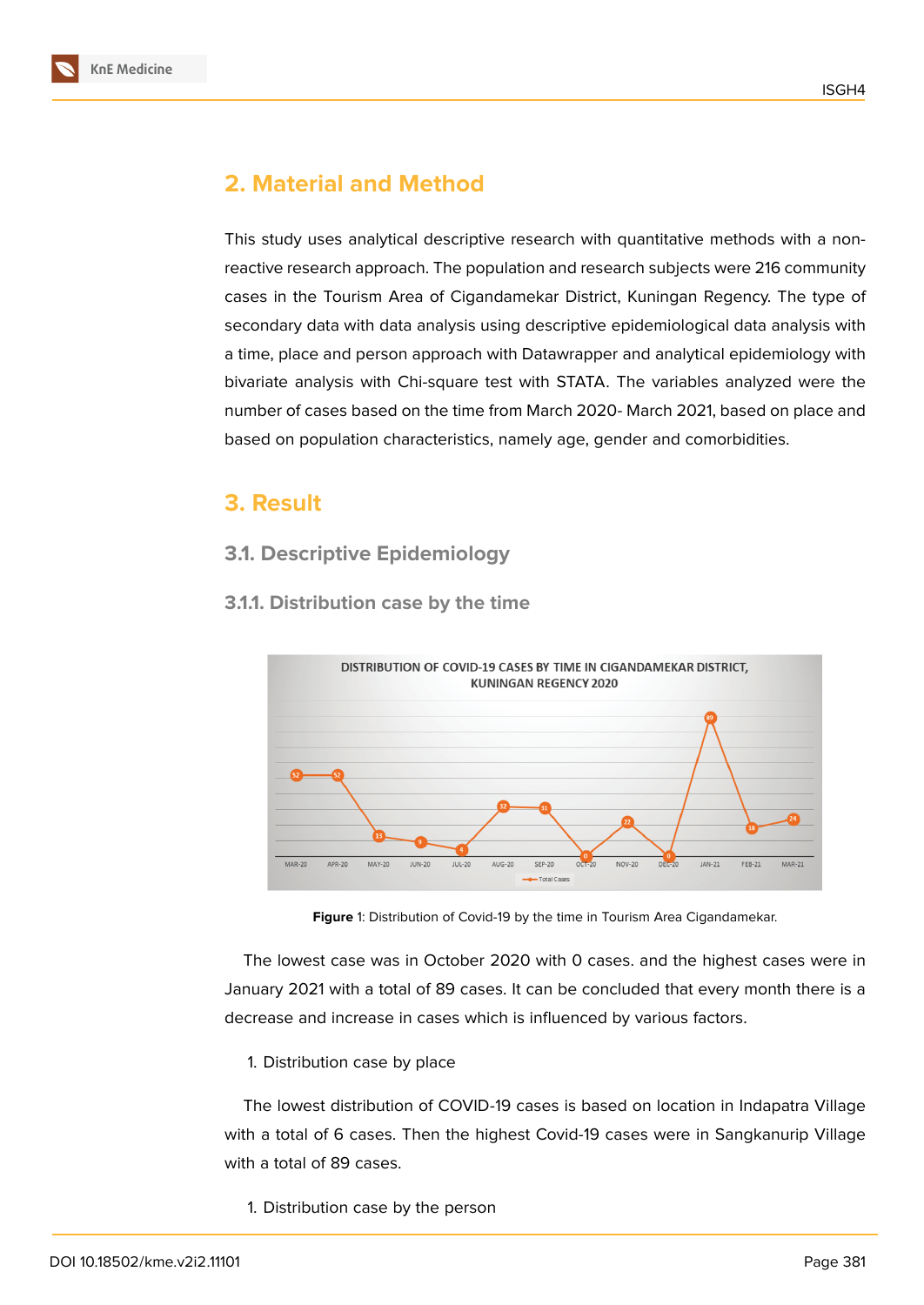

DISTRIBUTION OF COVID-19 CASES BY VILLAGE IN

Map: C. Heriana, dkk · Source: Dinas Kesehatan Kabupaten Kuningan 2020 · Created with Datawrapper

**Figure** 2: Distribution Covid-19 by Place.

#### **Distribution According to Characteristics of Respondents** with Covid-19 Incidence in the Community of Cigandamekar District, Kuningan Regency in March 2020 - March 2021



Chart: C. Heriana, dkk · Created with Datawrapper

**Figure** 3: Distribution by the person characteristics.

It can be concluded that most of the respondents' age is <65 years (95.4%) with most of them being male (51.4%), while for comorbid diseases most of the respondents do not have comorbidities or comorbidities, namely (81.9%).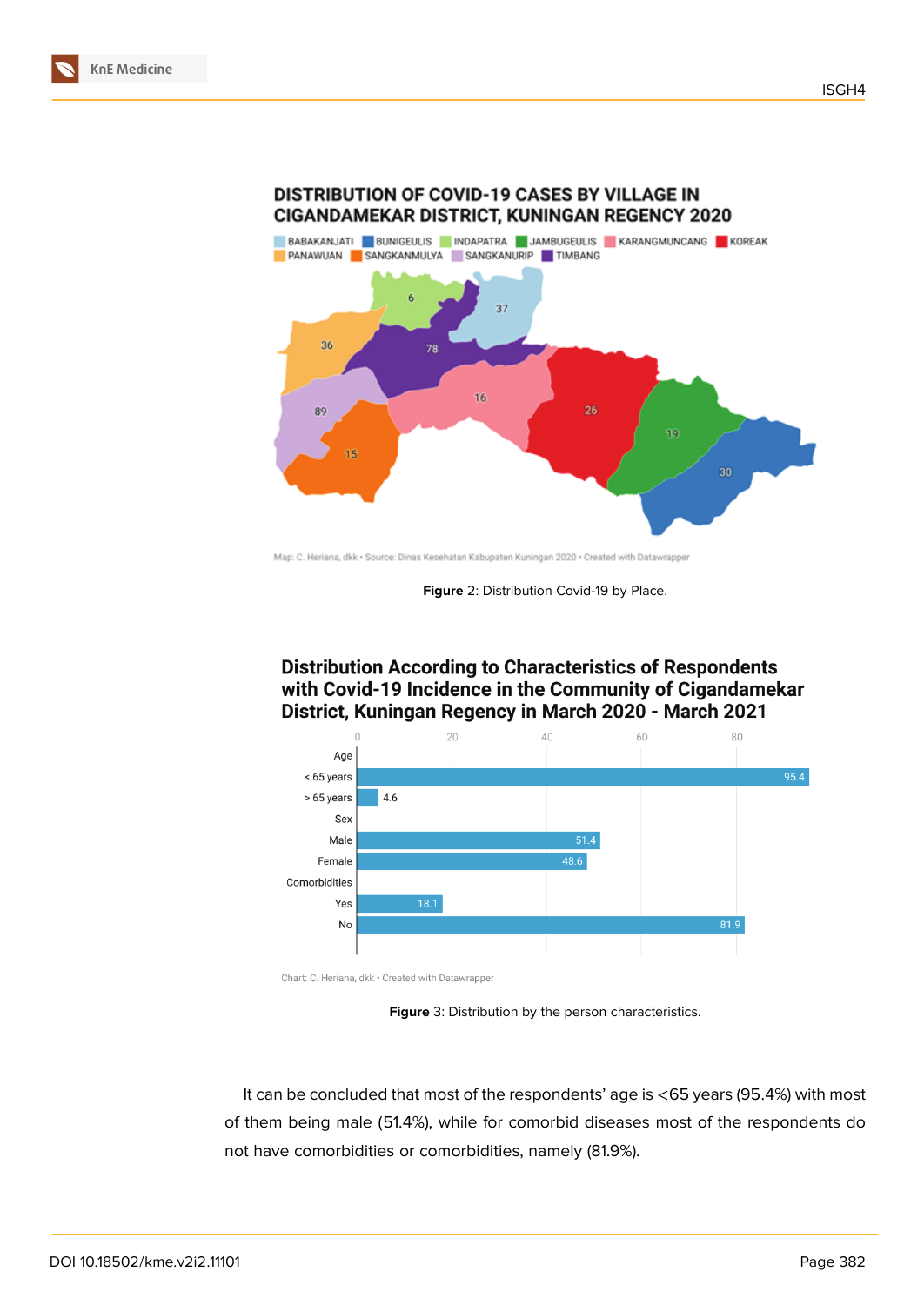| <b>Variable</b>      |     | Covid-19       |                |                 |    |         |     | <b>Total</b> |       |
|----------------------|-----|----------------|----------------|-----------------|----|---------|-----|--------------|-------|
|                      |     | <b>Suspect</b> |                | <b>Probable</b> |    | Confirm |     |              |       |
|                      | n   | %              | n              | %               | N  | %       | n   | %            |       |
| Usia                 |     |                |                |                 |    |         |     |              | 0,022 |
| $<$ 65 Years         | 114 | 55,3           | 7              | 3,4             | 85 | 41,3    | 206 | 100          |       |
| $>65$ Years          | 3   | 30,0           | 2              | 20,0            | 5  | 50,0    | 10  | 100          |       |
| Sex                  |     |                |                |                 |    |         |     |              | 0,038 |
| Male                 | 69  | 62,2           | 5              | 4,5             | 37 | 33,3    | 111 | 100          |       |
| Female               | 48  | 45,7           | $\overline{4}$ | 3,8             | 53 | 50,5    | 105 | 100          |       |
| <b>Comorbidities</b> |     |                |                |                 |    |         |     |              | 0,033 |
| Yes                  | 14  | 35,9           | 3              | 7,7             | 22 | 56,4    | 39  | 100          |       |
| No                   | 103 | 58,2           | 6              | 7,4             | 68 | 38,4    | 177 | 100          |       |
| Total                | 117 | 54,2           | 9              | 4,2             | 90 | 41,7    | 216 | 100          |       |

Table 1: Epidemiological Analytic.

#### **3.2. Analytic Epidemiology**

Based on table 1 above, shows that the results of the chi-square bivariate analysis test, age variable p-value 0.022, gender p-value 0.038 comorbidities p-value 0.033 meaning that there is a relationship between age, gender and co-morbidities with COvid-19 in the Cigandamekar tourist area.

#### **4. Discussion**

#### **4.1. The Relationship between age and Covid-19**

The results of this study stated that there was a significant relationship between giving age to Covid-19 in Cigandamekar Tourism Area, Kuningan Regency with a significance value of 0.022. The risk of the extent of Covid-19 increases with age: compared with those aged 20 - 39 years (proportion of severe and critical cases, 12.1%), the elderly (80 years) have a higher risk for severe or critical illness (proportion of, 41 .3%; risk ratio, 3.61 [95% CI, 3.31-3.95]) whereas younger people (<20 years) had a lower risk (proportion, 4.1%; risk ratio, 0.47 [95% CI, 0.31-0.70]). [6] judging from the risk of death due to exposure to the Covid-19 virus, in terms of age, it was 11% (7/61) aged < 5 years; 4% (1/23) for ages 5 – 9 years; 2% (3/133) for ages 10-19 years; 2% (8/638) for ages 20-29; 3% (26/755) for 30-39 years old; 7% (61/819) f[or](#page-7-3) 40-49 years old; 17% (155/941) for ages 50-59 years; 22% (132/611) for age 60-69 years; and 34% (96/284) for age >70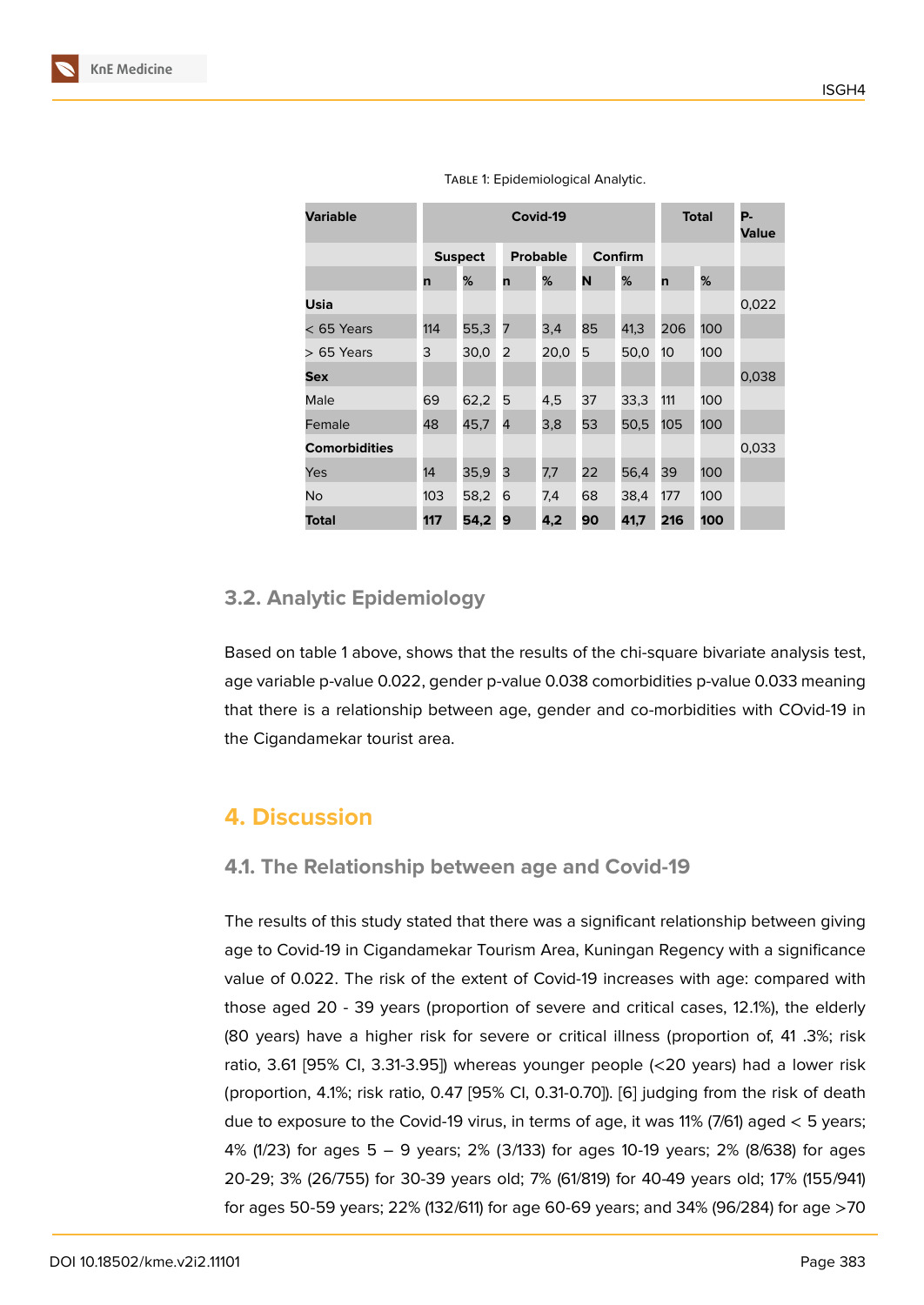years. Death from Covid-19 can occur at any age, with a risk of death >10% in children aged <5 years and adults aged>50 years [6].

#### **4.2. The Relationship Sex age an[d](#page-7-3) Covid-19**

The results of this study stated that there was a significant relationship between giving sex to Covid-19 in Cigandamekar Tourism Area, Kuningan Regency with a significance value of 0.038. The Pan (2020) study conducted in China, showed that among the 32,583 confirmed cases of COVID-19, 16817 (51.6%) of them were women who had a higher case rate than men, but men were more likely to be infected. to suffer from a severe or critical illness, because they tend to be smokers [7]. Several studies show the distribution of cases occurs in women (67.1%) men (32.9%) [8]. Result of Research from [9] show that male sex (odds ratio [OR], 2.0; 95% CI, 1.3-3.2; P = .001), severe obesity (OR, 2.0; 95% CI, 1.4-3.6;  $P = 0.02$ ), and chronic ki[dn](#page-7-4)ey disease (OR, 2.0; 95% CI, 1.3-3.3;  $P = 0.006$ ) were independently associated with inten[siv](#page-7-5)e care unit admission. Pati[en](#page-7-6)ts admitted to the intensive care unit had a longer length of stay and higher incidence of respiratory failure and acute respiratory distress syndrome requiring invasive mechanical ventilation, acute kidney injury requiring dialysis, shock, and mortality (57 patients [40.4%] vs 15 patients [7.0%]) compared with patients in the general practice unit. Twenty-nine (11.2%) of those discharged from the hospital were readmitted and, overall, 20.0% died within 30 days. Male sex (OR, 1.8; 95% CI, 1.1-3.1; P  $=$  .03) and age older than 60 years (OR, 5.3; 95% CI, 2.9-9.7; P  $<$  .001) were significantly associated with mortality, whereas African American race was not (OR, 0.98; 95% CI,  $0.54-1.8$ ; P = .86)

#### **4.3. The Relationship between Cormobidites and Covid-19**

The results of this study stated that there was a significant relationship between giving commodities to Covid-19 in Cigandamekar Tourism Area, Kuningan Regency with a significance value of 0.033. Comorbidity is associated with worse health outcomes, more complex clinical management, and increased health care costs. Comorbidity is the presence of additional diseases in relation to an index disease in one individual. Multimorbidity presence of multiple diseases in one individual. Morbidity the burden is the overall impact of the different diseases in an individual taking into account their severity. The patient's other complexity is the overall impact of the different diseases in an individual taking into account their severity and other health-related attributes [10]. A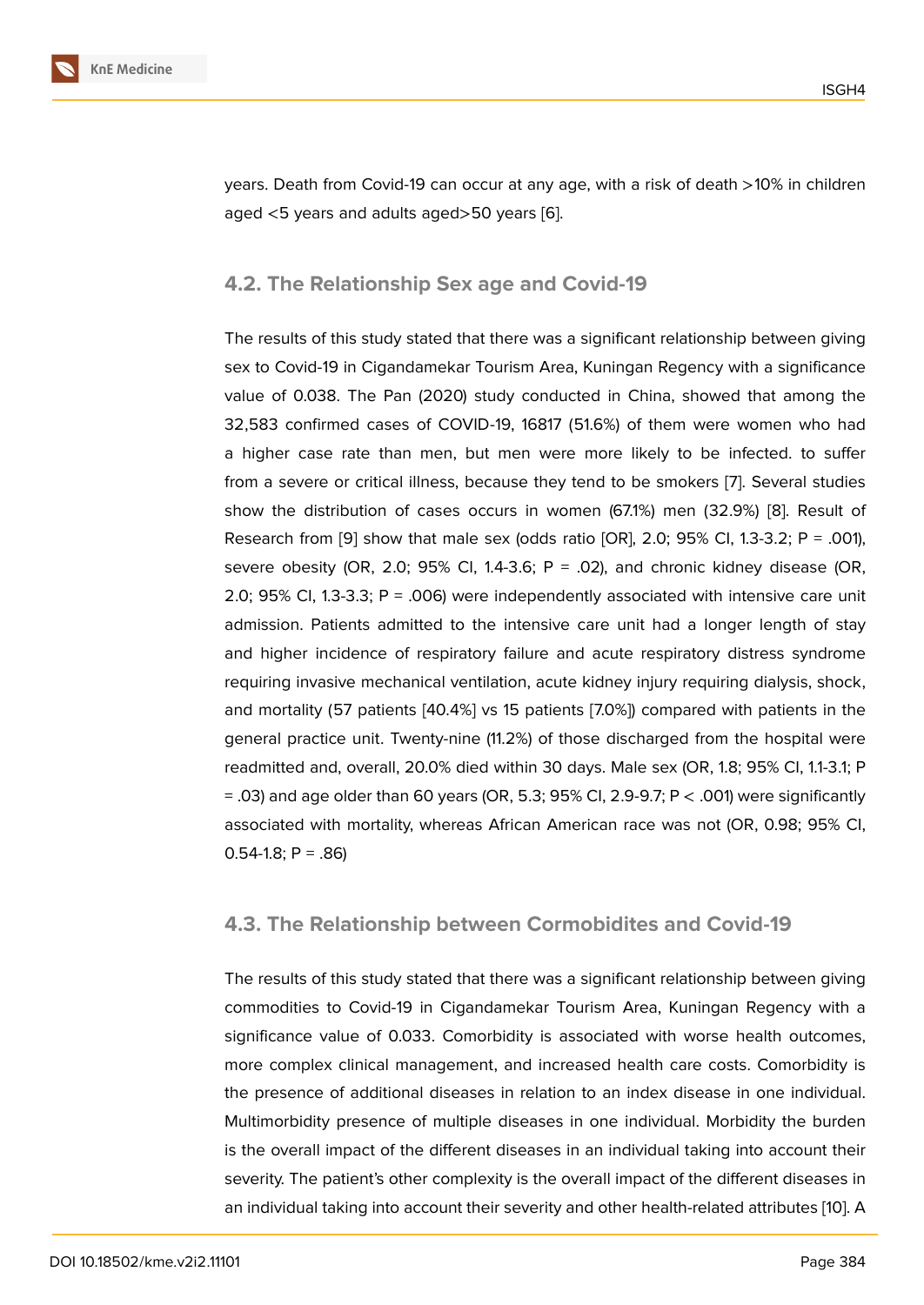meta-analysis of comorbidities in Covid-19 cases, of 1.786 confirmed patients of Covid-19, the most common comorbidities identified were hypertension, cardiovascular and cerebrovascular conditions (11.7%), and diabetes (9.4%). Less common comorbidities are HIV infection and hepatitis B (1.5%), malignant disease (1.5%), respiratory disease (1.4%), kidney disorders (0.8%), and immunodeficiency (0.01%). An estimated 14% and 6with of people withCOVID-19 have illnesses critical illnesses [11]. The risk of death from Covid-19 is associated with older age with comorbidities such as hypertension, heart disease, chronic kidney disease or liver disease, clinical diagnosis of pneumonia and some comorbidities with >3 perceived symptoms as well a[s](#page-7-7) a shorter time of onset of symptoms entering the body. Patients <50 years with >1 comorbidities have a nearly sixfold higher risk of death than those who do not have comorbidities [6]*,* Having a higher comorbidity burden (OR, 1.64 [95% Cl, 1.54- 1.75];  $P < .001$ ), a respiratory condition (OR, 4.09 [95% CI, 3.36-4.97]; P < .001), circulatory condition (OR, 2.85 [95% CI, 2.34-3.47]; P < .001), type 2 diabetes (OR, 2.01 [95% CI, 1.61-2.50]; P < .001), k[id](#page-7-3)ney disease (OR, 2.82 [95% CI, 2.18-3.66]; P < .001), liver disease (OR, 3.33 [95% CI, 2.42-4.57]; P < .001), or autoimmune disease (OR, 2.44 [95% CI, 1.94-3.06]; P  $<$  .001) were associated with positive test results [12]

#### **5. Conclusio[n](#page-7-8)**

From the results epidemiolocal descriptive of the research that has been done, it is concluded that there is a distribution by time volatile cases, the highest Covid-19 cases were in Sangkanurip Village, most of the respondents' age is <65 years, with most of them being male, while for comorbid diseases most of the respondents do not have comorbidities or comorbidities. From the results epidemiological analytic relationship between the age, sex, comorbidities to the incidence of Covid-19 in Cigandamekar Tourism Area, Kuningan District. add recommendation for future, including practical implication or future research implication

#### **References**

- [1] Liu W, Zhang QI, Chen J et al. Detection of Covid-19 in children in early January 2020 in Wuhan, China. New England Journal Medicine. 2020;382(14):1370–1.
- <span id="page-6-0"></span>[2] Dharmayanti NPI, Nurjanah D. A review on coronaviruses: The infectious agent to animals and human. Wartazoa Indonesian Bulletin Animal Veterinary Science. 2020;30(1):1–14.